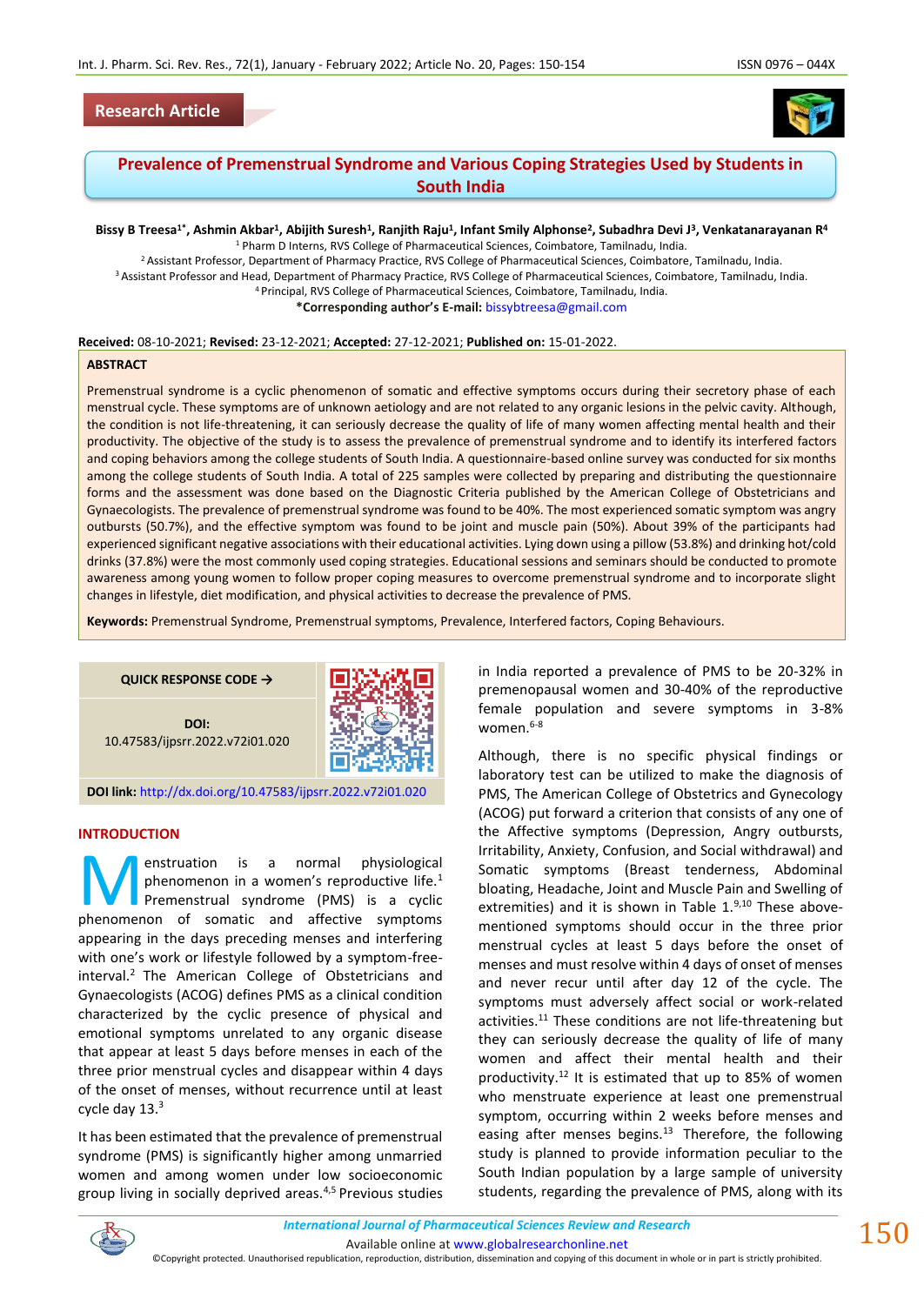consequences on the quality of life and their coping behaviors.

# **MATERIALS AND METHODS**

## **Study Design**

A questionnaire-based online survey is conducted for six months among the college students of South India. A total of 225 samples were collected by preparing and distributing the questionnaire forms and the assessment is done based on the Diagnostic Criteria published by the American College of Obstetricians and Gynecologists.

### **Inclusion Criteria**

PMS self-evaluation questionnaire form is sent to the undergraduate and postgraduate female students of South India via e-mail link. All responses are documented and screened for inclusion criteria.

## **Exclusion Criteria**

The absence of menses (Pregnancy and Lactating women) and women with irregular menstrual cycles are excluded from the study. Women with a history of chronic diseases and history of Drug or Alcohol abuse are eliminated.

## **Source of data**

A structured questionnaire form is developed to collect information about demographic details, health and medication-related characteristics, Clinical diagnosis, Clinical variables such as age at menarche, menstrual interval and duration of menstrual flow, PMS symptoms related to affective and somatic domains of quality of lifebased and its coping measures.

## **Method of Assessment**

PMS Self Evaluation Questionnaire (PEQ) is applied to analyze the prevalence of PMS and American College of Obstetricians and Gynecologists (ACOG) Diagnostic criteria for PMS (Table 1) are used as a tool to assess PMS symptoms based on two domains namely affective symptoms and somatic symptoms.

**Table 1:** ACOG Diagnostic Criteria for Premenstrual Syndrome.

Premenstrual syndrome can be diagnosed if the patient reports at least one of the following affective and somatic symptoms during the five days before menses in each of the three previous menstrual cycles\*

| <b>Affective symptoms</b> | <b>Somatic symptoms</b>       |  |
|---------------------------|-------------------------------|--|
| Angry outbursts           | Abdominal bloating            |  |
| Anxiety                   | Breast tenderness or swelling |  |
| Confusion                 | Headache                      |  |
| Depression                | Joint or muscle pain          |  |
| <b>Irritability</b>       | Swelling of extremities       |  |
| Social withdrawal         | Weight gain                   |  |

These symptoms must be relieved within four days of the onset of menses, without recurrence until at least day 13 of the cycle, and must be present in the absence of any pharmacologic therapy, hormone ingestion, or drug or alcohol use. The symptoms must occur reproducibly during two cycles of prospective recording. The patient must exhibit identifiable dysfunction in social, academic, or work performance.

Adapted with permission from American College of Obstetricians and Gynecologists. Guidelines for Women's Health Care: A Resource Manual. 4<sup>th</sup> ed. Washington, DC: American College of Obstetricians and Gynecologists; 2014:608.

# **RESULTS**

Clinical variables (Table 2) reveal that 17 (7.6%) attained menarche before 12 years of age, whereas 202 (89.7%) students attained menarche at the age between 12 and 15 years. However, around 6 (2.7%) students attained menarche after 15 years. Considering the duration of menstrual flow, 28 (12.4%) students had less than 3 days, 155 (68.9%) had menstrual flow for the duration of 3-5 days and 42 (18.7%) students had more than 5 days. Regarding menstrual interval, 8 (3.6%) of them had less than 24 days, 214 (95.1%) had menstrual interval of  $24 - 35$  days and 3 (1.3%) had more than 35 days.

**Table 2:** Distribution of students according to clinical variables regarding menstruation.

| <b>Variables</b>                  | <b>No of Students</b><br>$(n=225)$ | Percentage<br>(%) |  |
|-----------------------------------|------------------------------------|-------------------|--|
| <b>Age At Menarche</b>            |                                    |                   |  |
| Before 12 years                   | 17                                 | 7.6%              |  |
| $12 - 15$ years                   | 202                                | 89.7%             |  |
| After 15 years                    | 6                                  | 2.7%              |  |
| <b>Duration of Typical Period</b> |                                    |                   |  |
| < 3 days                          | 28                                 | 12.4%             |  |
| $3 - 5$ days                      | 155                                | 68.9%             |  |
| $> 5$ days                        | 42                                 | 18.7%             |  |
| <b>Menstrual Interval</b>         |                                    |                   |  |
| $<$ 24 days                       | 8                                  | 3.6%              |  |
| $24 - 35$ days                    | 214                                | 95.1%             |  |
| > 35 days                         | 3                                  | 1.3%              |  |

The PMS symptoms were classified into affective and somatic symptoms. Out of 225 students, a total of 193 students were symptomatic, the most common symptoms reported were angry outbursts 114 (50.7%), followed by Joint and muscle pain 101 (44.9%), irritability 91(40.4%), depression 71 (31.6%), headache 66 (29.3%), abdominal bloating 61 (27.1%), anxiety 59 (26.2%), confusion 46 (20.4%), breast tenderness or swelling 30 (13.3%), social withdrawal 25 (11.1%), weight gain 8 (3.6%), swelling of extremities 5 (2.2%), and 32 (14.2%) students were



Available online a[t www.globalresearchonline.net](http://www.globalresearchonline.net/)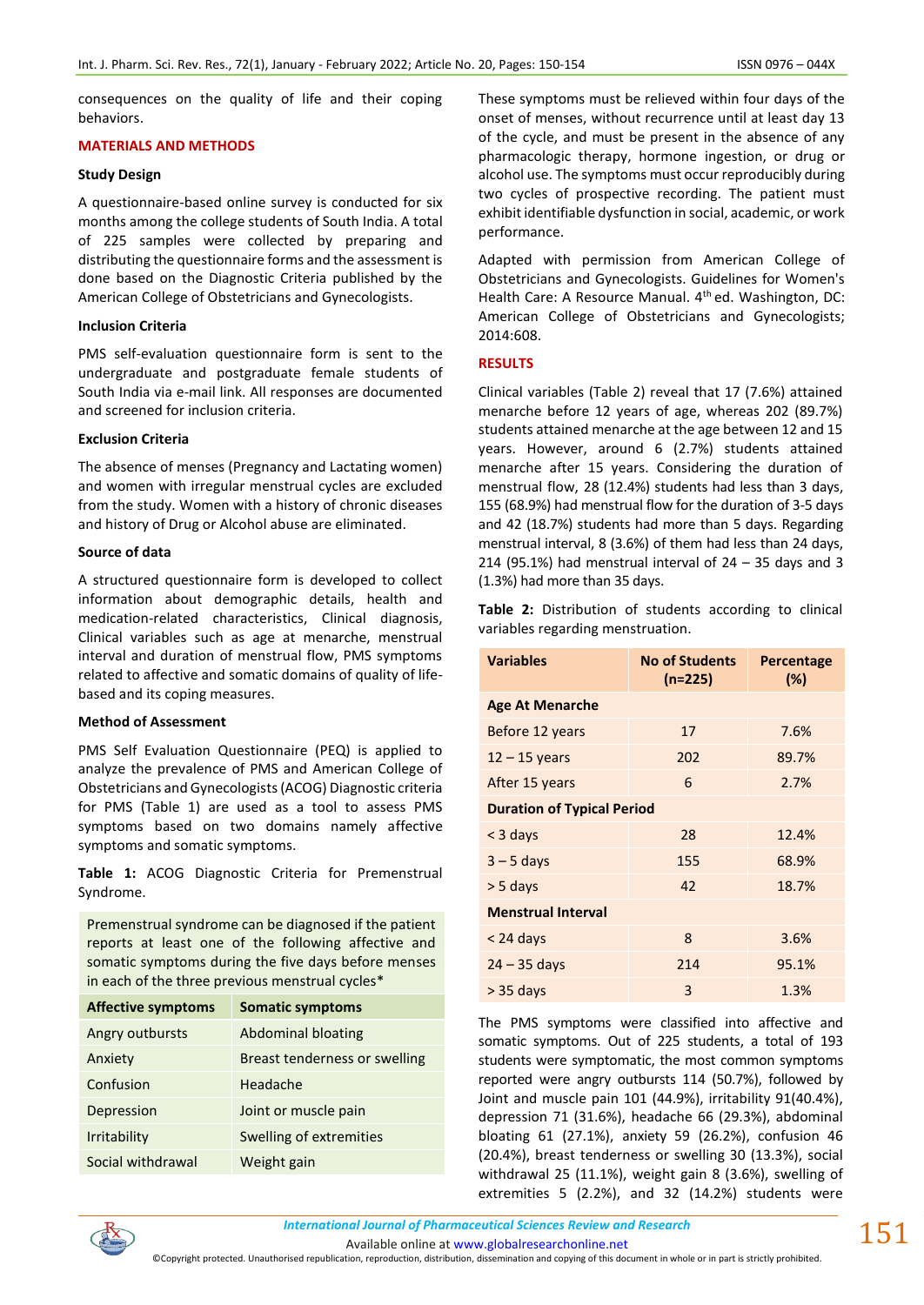asymptomatic (Figure 1).

Analysis revealed that, among 225 college students, 90 (40%) students met with the diagnostic criteria for PMS, 114 (50.7%) students just showed some symptoms and 21 (9.3%) students did not show any symptoms at all (Figure 2).

A total of 145 students reported, at least, one area of

impaired functioning. 88 (39.1%) students were reluctant to engage in studies, 62 (27.6%) students disinclined to cope with their home responsibilities, 57(25.3%) students felt difficulty while doing their work, 52 (23.1%) students got interfered in relationship with others, 42(18.7%) students felt difficult in performing their social activities and 80 (35.6%) students were not interfered with any activities (Figure 3).



**Figure 1:** Distribution of students based on premenstrual symptoms.







**Figure 3:** Distribution of activities interfered due to menstrual problems.

*International Journal of Pharmaceutical Sciences Review and Research International Journal of Pharmaceutical Sciences Review and Research*

Available online a[t www.globalresearchonline.net](http://www.globalresearchonline.net/)

©Copyright protected. Unauthorised republication, reproduction, distribution, dissemination and copying of this document in whole or in part is strictly prohibited.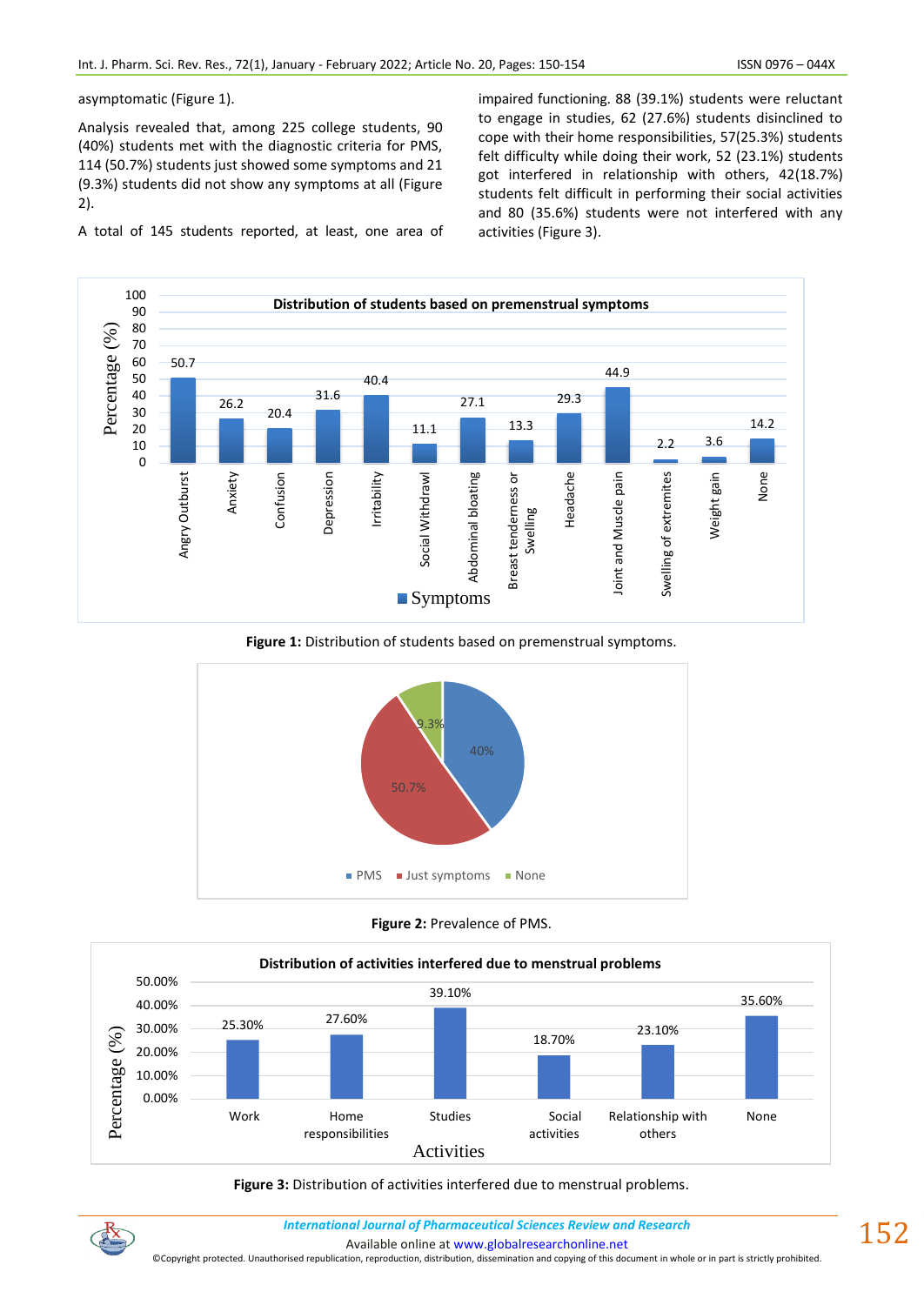Regarding coping behaviors used to overcome the premenstrual problems, out 225 participants, 173 mentioned various mechanisms by which they handle these symptoms. The most commonly used measures were lie down using pillow 121 (53.8%), taking hot/cold drink, 85 (37.8%), hot bags 56 (24.9%), lying in fetal position 54 (24%), NSAIDS/Painkillers 25 (11.1%), others 3 (1.3%) and 52 (23.1%) students accepted PMS as natural process. (Figure 4).



**Figure 4:** Distribution of coping behaviours to overcome the premenstrual problems.

# **DISCUSSION**

In our study, the prevalence of PMS was found to be 40%, which was determined by applying PMS self-evaluation tool and ACOG criteria. A study in sub urban area of West Bengal reported a similar trend with the prevalence of PMS of about 54%.<sup>14</sup> This finding is crucial in achieving and understanding regarding the awareness and perception of PMS amongst women.

On assessing the clinical variables, most of students attained their menarche at the age of 12-15 years (89.7%) which was similar to the study done by Yashjoshi *et al.*,2016,<sup>15</sup> reported that 51.66% of students had attained their menarche at the age of  $11 - 13$  years. Moreover, majority of the students showed the duration of menses for about 3-5 days and the menstrual interval for about 24-35 days which was in the percentage of 68.9% and 95.1% respectively. These characteristics showed a pooling similarity with the study done by Yashjoshi *et al.*,2016,<sup>15</sup> reported that 60% had the duration of menses for 4-5 days and Mandal R *et al*.,2015,<sup>14</sup> reported 50% of students with regular menstrual interval.

PMS is usually described as a constellation of both somatic and affective symptoms manifesting prior to the occurrence of menstruation and resolving with the onset of menstruation or within few days of menstruation. Our study determined that the most frequent somatic symptoms were joint and muscle pain (44.9%). The most frequent affective symptoms included angry outbursts (50.7%), irritability (40.4%) and depression (31.6%) which was similar to previously reported findings done by Mandal R *et al.*,2015<sup>14</sup> and Mohib *et al.*,2018,<sup>16</sup> that they showed irritability, anger and depression as their major symptoms. This result also lines up with the study done by Bhuvaneswari *et al.*,2019,<sup>17</sup> who explained that body, joint and muscle ache were one of their major symptoms. It is no surprise that PMS causes significant effects not only on women's normal daily routines but also on their occupation and social life. The present study reported that the most frequently interfered activities were studies (39.1%), home responsibilities (27.6%) and work (25.3%). These findings were consistent with the study done by Madhu Gupta *et*  al.,2019,<sup>18</sup> who reported studies as their interfered factor and Muralidhar Swami *et al.*, 2017,<sup>19</sup> who showed school and work efficacy as their interfered factors. It is also line up with the study done by Deepali Bansal *et al.*, 2019,<sup>20</sup> which included home responsibilities as one of their major interfered factors.

The majority of women in our study were aware of PMS and were using successful preventing and coping measures, a significant proportions of college students were using adaptive coping behaviours represented by lying down using pillow (53.8%), taking hot/cold drink (37.8%) and using hot bags (24.9%), which is similar to the findings reported by Madhu Gupta *et al.*, 2019,<sup>18</sup> which stated that lying down in supine position and hot fomentation were the major coping behaviours. In addition, it is also similar to the study done by Amal Ahmed Hafez *et al.*,2015,<sup>21</sup> which reported taking hot/cold drinks as their prominent coping behavior. However, 23.1% reported that they have accepted PMS as a natural process and they take no treatment to relieve the symptoms. The findings could be explained by the fact that the condemnation in our society has created an equally negative attitude in young females towards menstruation and related matters; this has created hesitancy in consulting a doctor or seeking treatment for it, as they do not consider PMS a serious issue but just a normal part of their lives.

# **CONCLUSION**

Our study determined that, the prevalence of PMS is about 40% among South Indian College students. It had caused debilitating effects on women's quality of life, work production and educational activities. Although, a predominant number of adults were adopting various coping measure to overcome the effect of PMS, there remains a considerable deficiency of knowledge about the